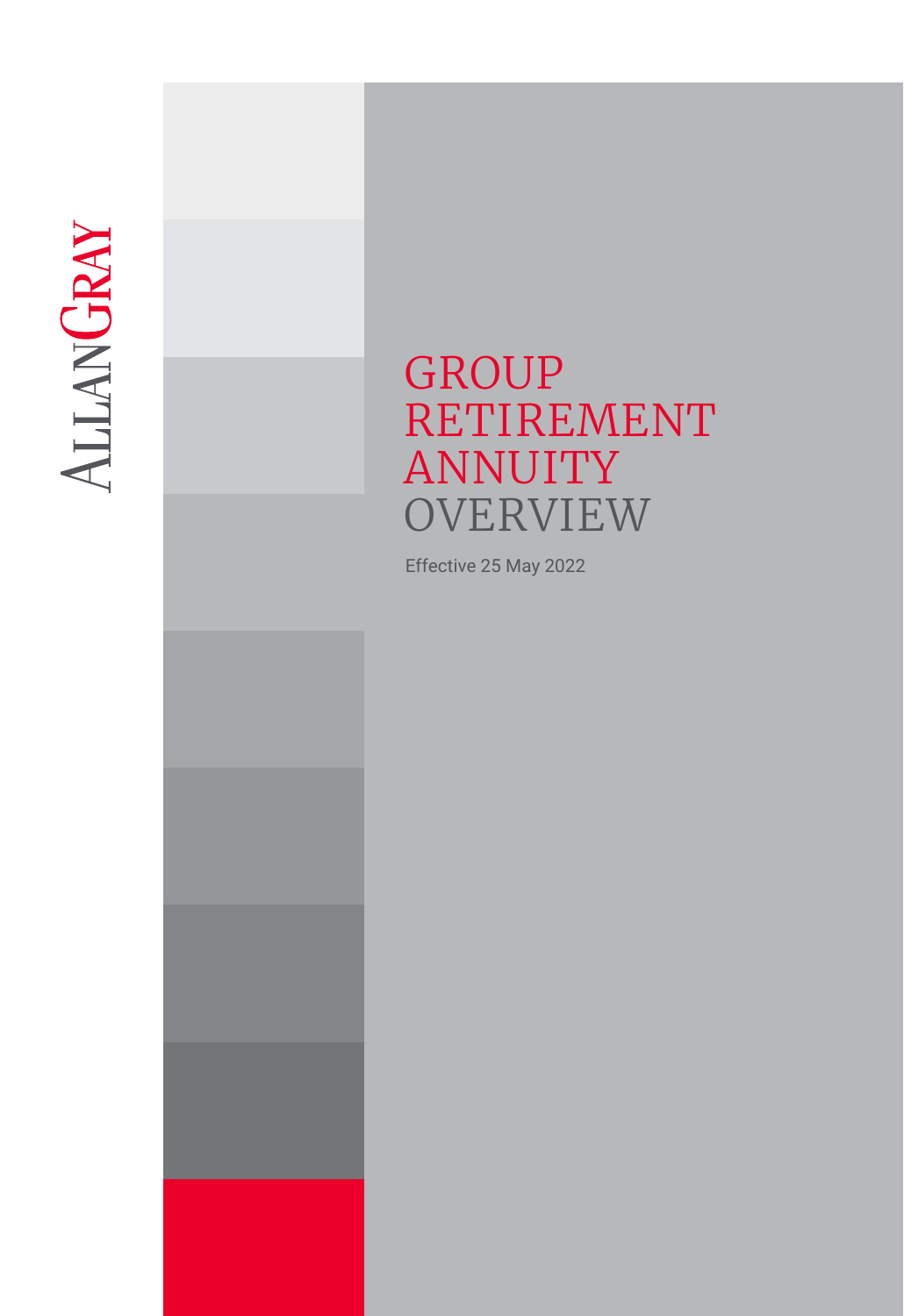# **CONTENTS** An overview of the Allan Gray Group Retirement Annuity 1 How does the Allan Gray Group RA work? 2 Benefits for the employee of becoming a member of the Allan Gray RA 3 Benefits for employers 4 Things to be aware of that may be different from "traditional" group retirement arrangements 5 The benefits of independent financial advice 6 Contact details 7 Important information for investors and the state of  $\sim$  8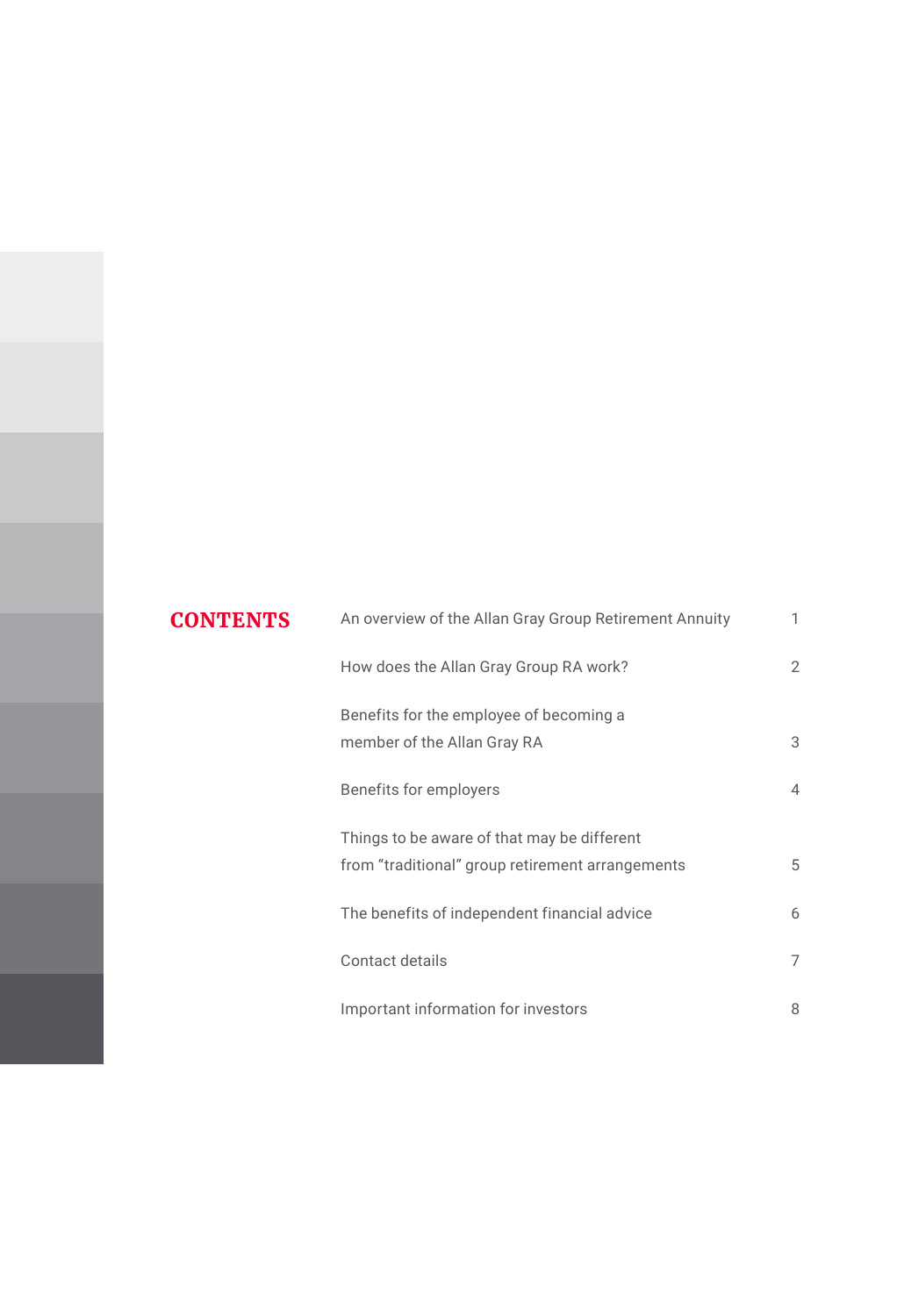# **AN OVERVIEW OF THE ALLAN GRAY GROUP RETIREMENT ANNUITY**

The Allan Gray Group Retirement Annuity system recognises that many employers wish to encourage their staff to make provision for their future retirement – but at the same time recognises that their staff may encounter change in their personal lives, employment and their financial requirements.

# **The Allan Gray Group Retirement Annuity enables employers to make a retirement savings solution available to their staff:**

- Based on individual membership of the Allan Gray Retirement Annuity Fund
- With the benefits of group-based administration (a minimum of five employees is required)

# **Terms used in this document:**

- "Allan Gray RA" refers to the Allan Gray Retirement Annuity Fund.
- "Allan Gray Group RA" refers to the Allan Gray Group Retirement Annuity system. It is a group-based administration system that enables employers to make contributions to the Allan Gray RA on behalf of their employees.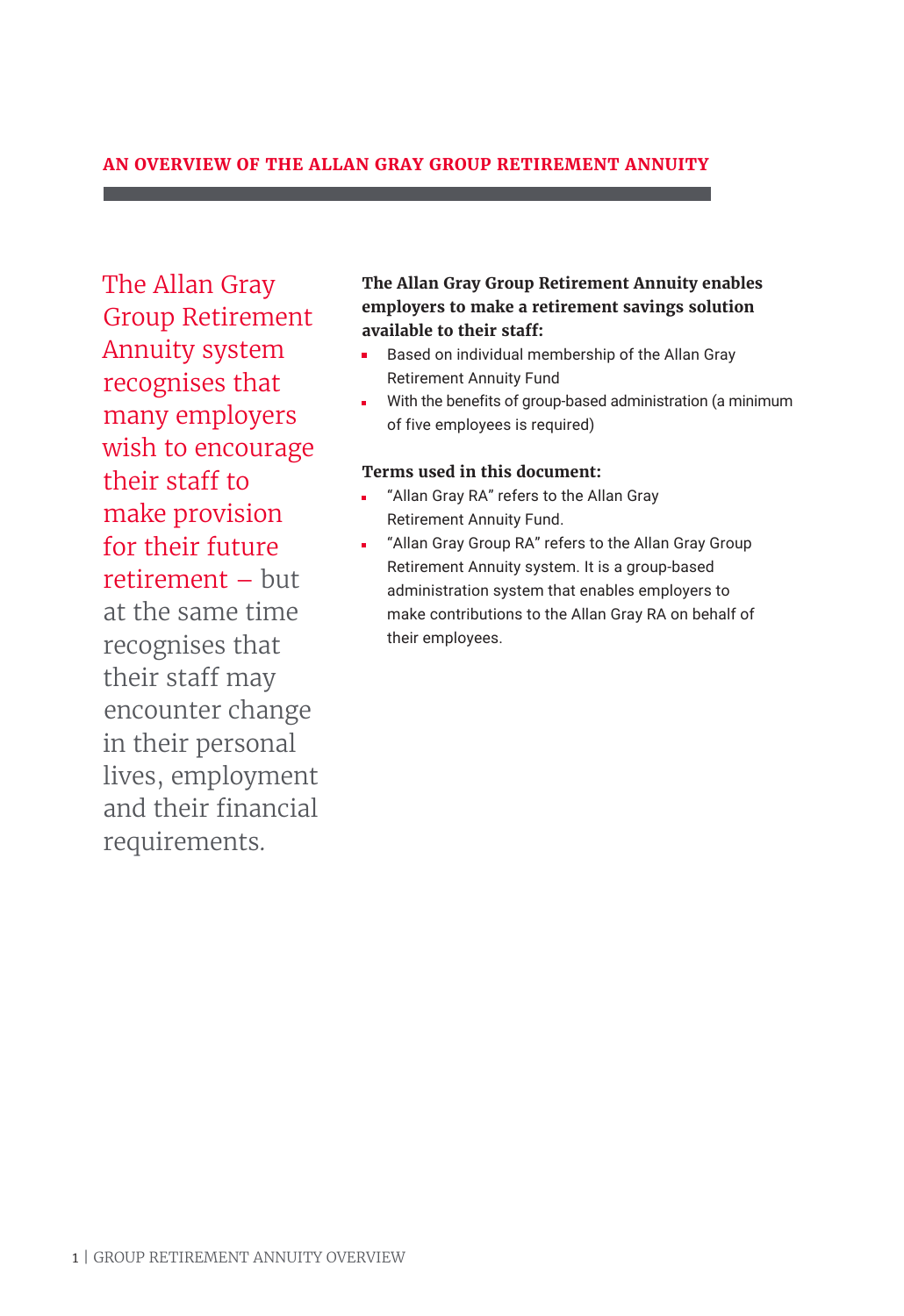# **HOW DOES THE ALLAN GRAY GROUP RA WORK?**

Each employee individually applies to become a member of the Allan Gray RA.

Then each month, each member's agreed monthly contribution is received by Allan Gray, from the employer, on a group basis. As individual members of the Allan Gray RA, members choose their investment portfolios and receive quarterly statements.

# **The Allan Gray Group RA:**

- Caters for individual needs without the complexity of many group retirement funding arrangements (but any risk protection should be provided separately)
- $\mathbf{u}^{\dagger}$ Enables staff to monitor and manage their own retirement savings
- Offers access to Allan Gray's proven expertise and experience in managing retirement fund money
- Offers access to personalised client service and a direct point of contact
- Offers access to customised member education about the importance of saving for retirement
- Enables employers to offer their staff a tax-efficient, flexible and hassle-free way to save for their retirement

# **What minimums apply?**

R1 000 per month per member. A minimum of five employees is required to make use of the Group RA System.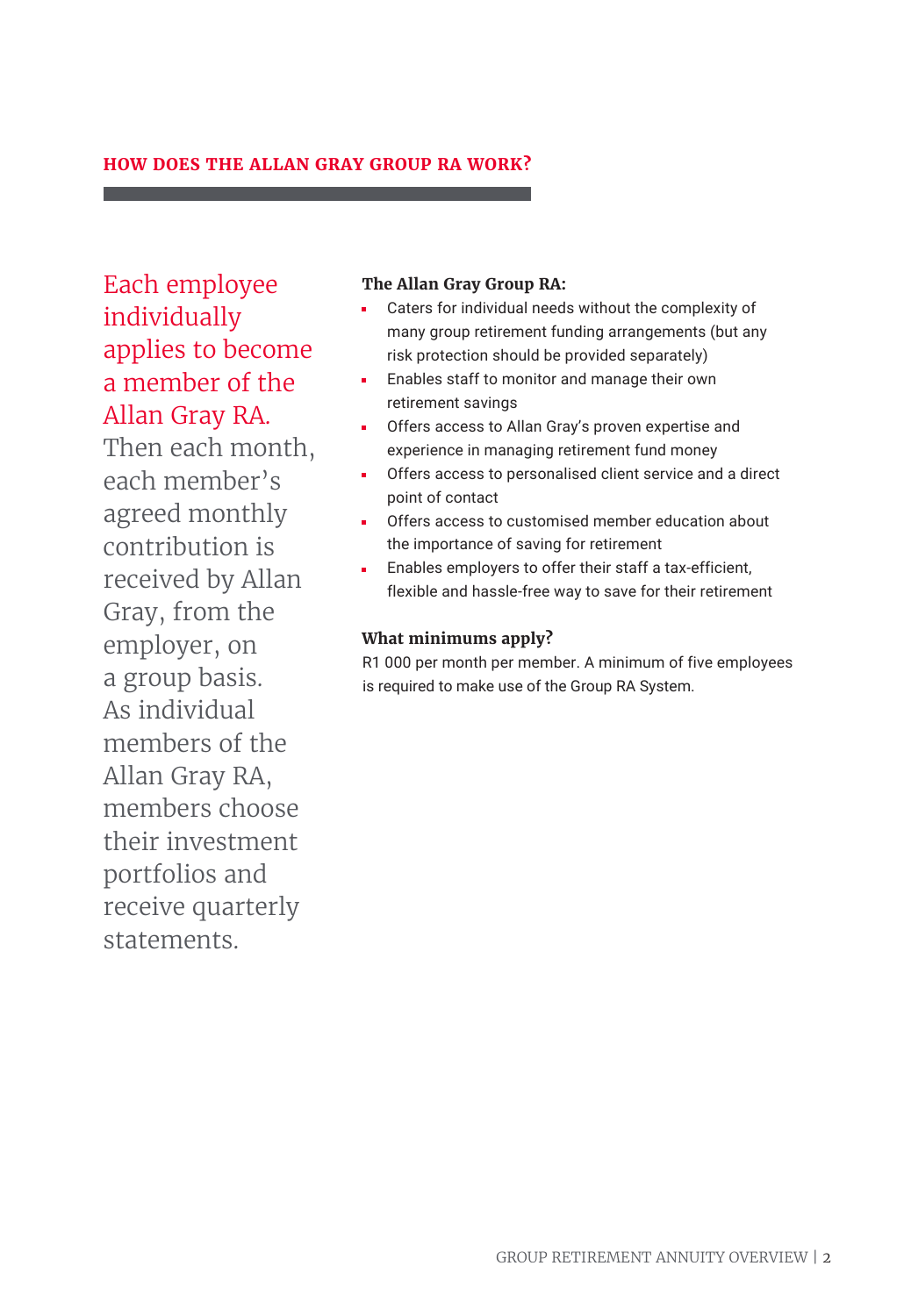# **BENEFITS FOR THE EMPLOYEE OF BECOMING A MEMBER OF THE ALLAN GRAY RA**

# **Tax efficiency**

Becoming a member of the Allan Gray RA is a tax-efficient way to save for retirement, as a portion of a member's contribution is tax-deductible. Tax deductions on contributions to retirement annuities are limited to the greater of 27.5% of taxable income or remuneration (excluding any retirement fund lump sum, withdrawal and/or severance benefits) per year, subject to a maximum of R350 000 per year. Any excess contributions can be carried over to the following tax year.

At retirement, members can take up to one-third of the benefit as cash. A higher proportion may be available as cash but only if a portion of a member's benefit has vested rights\* or if a member's benefit without vested rights is R247 500 or less across all their Allan Gray RA accounts. A portion of any cash taken may be tax-free, and the rest will be taxed according to the tax table for retirement benefits, which is likely to be lower than the member's tax rate before retirement.

Members do not pay tax on any interest or dividends received by the Allan Gray RA. Any capital gain realised is excluded from capital gains tax.

#### **Choice of a range of underlying unit trusts**

Members may choose from a range of underlying unit trusts to meet their specific needs, including Allan Gray unit trusts and unit trusts from other managers available on the Allan Gray investment platform.

#### **Transparency and value for money**

- All fees are transparent.
- There is no initial administration fee, no fee for switching between unit trusts and no exit fee.
- Initial and annual fees for investment management depend on each member's choice of unit trusts (please consult our fund list, available at www.allangray.co.za).
- Many of the underlying unit trusts offer performance-based fees, which are aimed at aligning the interests of the investment manager with the interests of the member.

# **Flexibility and portability**

- ä, Members may transfer their benefit under the Allan Gray RA to another approved retirement annuity fund with no penalty or exit fee.
- Members can stop and start contributions without any penalty.
- Members can switch underlying unit trusts within their accounts as their needs change.
- If an employee resigns, they may continue to be a member of the Allan Gray RA.

#### **Easy access to reports and statements**

- Members can monitor and administer their investment accounts online at www.allangray.co.za.
- Members can contact our Client Service  $\mathbf{m} = 0$ Centre during business hours.
- Members receive quarterly statements in addition to an Annual Benefit Statement.

<sup>\*</sup> Vested rights were given to members of provident and provident preservation funds on 1 March 2021 when the legislation governing these funds changed. Any benefit that has vested rights and that is transferred to the Allan Gray RA will be protected. Up to 100% of any portion of a benefit that has vested rights can be taken as cash at retirement.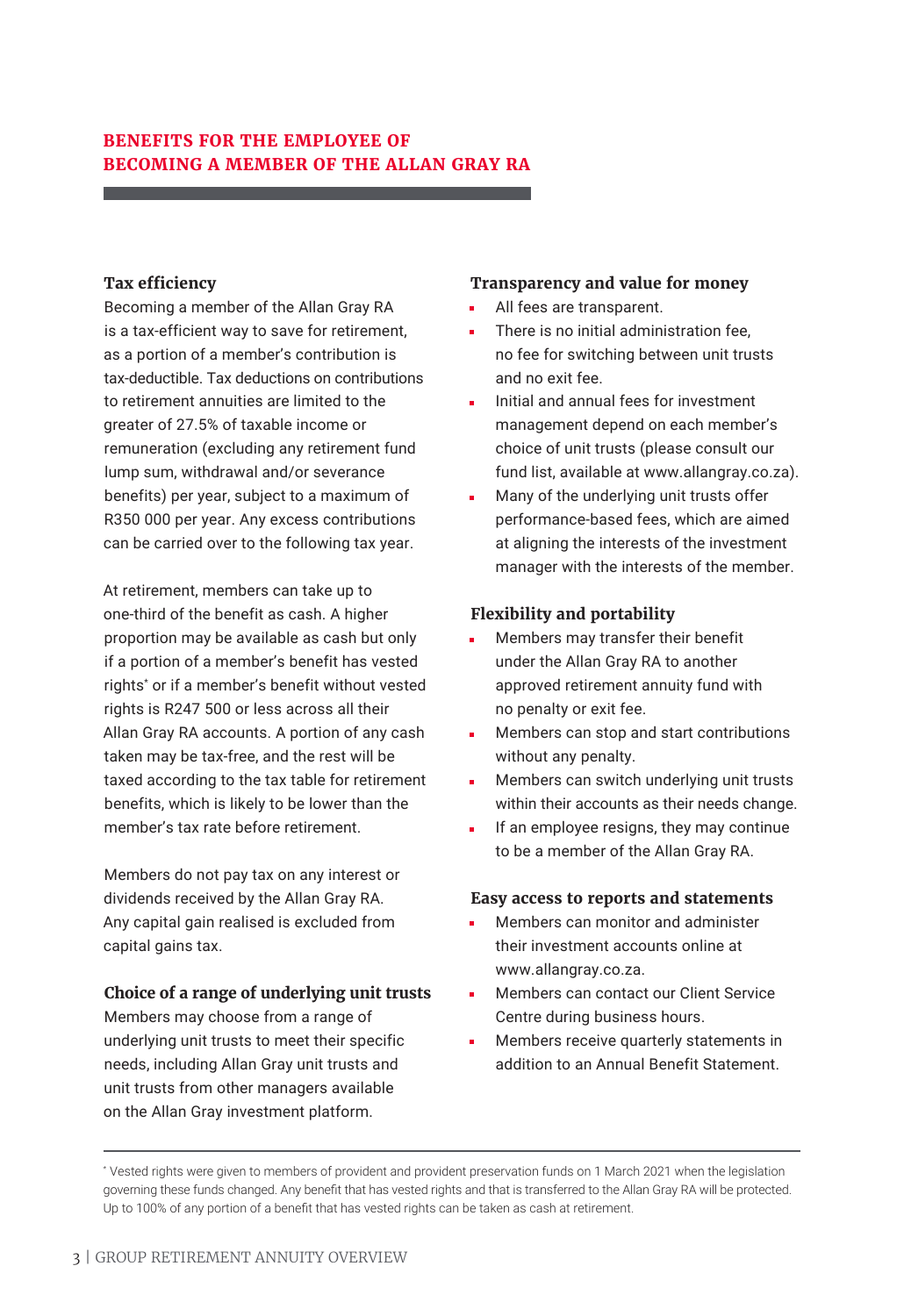# **BENEFITS FOR EMPLOYERS**

#### **Clear individual accountability**

Each employee becomes a member of the Allan Gray RA in their individual capacity. As such, each member must make specific investment choices. This makes it clear that it is ultimately the responsibility of each member to save adequately for his/her own retirement.

# **Flexibility for staff in the context of an increasingly mobile workforce**

When a member leaves an employer, he/she remains a member of the Allan Gray RA and can:

- **Continue to contribute to his/her retirement** savings (as long as the prevailing minimum requirements are met), or
- **Stop contributing without any penalty and** start contributing again if desired

# **Helps employers fulfil their retirement savings obligation to their employees** Employers are able to ensure that their

employees' contributions are in fact applied

to retirement savings (as opposed to paying employees cash as part of their remuneration package and placing the responsibility on them to make provision themselves).

#### **Cost management**

It enables employers to manage the increasing costs associated with existing employee pension/provident funds and umbrella funds.

#### **Simplified administration**

Monthly administration is done via a dedicated Group RA website.

#### **Employee engagement**

- **Access to online reporting facilities,** quarterly statements and informative articles will increase employees' awareness and engagement.
- **Allan Gray can provide member training** and investor education.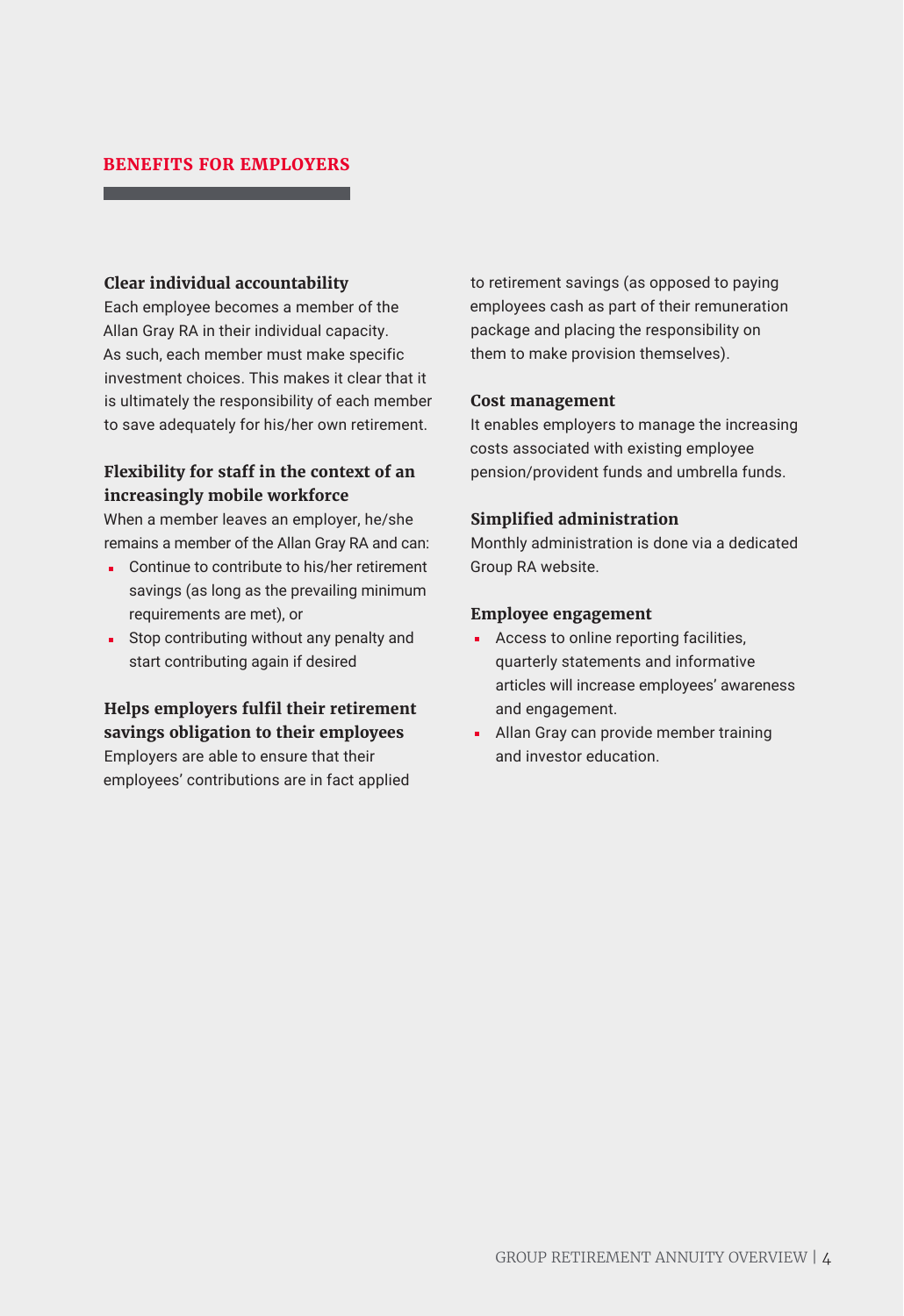# **THINGS TO BE AWARE OF THAT MAY BE DIFFERENT FROM "TRADITIONAL" GROUP RETIREMENT ARRANGEMENTS**

It is important to note that there are no insured death or disability benefits available for members of the Allan Gray RA. Any risk protection or additional benefits of this nature would have to be sourced and provided separately.

The Allan Gray RA Conditions of Membership and Allan Gray RA Rules apply to all members, whether their contributions are administered on a group basis or not. This means that (among other conditions of membership) a member may:

# **1. Take responsibility for their own retirement savings**

Individuals are members of the Allan Gray RA in their own right. The Allan Gray RA allows members to choose underlying investments that suit their individual needs, with the help of an independent financial adviser, if necessary. An Allan Gray Retirement Annuity is portable – members can take their RA with them if they leave their employer and set up a debit order from their own bank account. An Allan Gray Retirement Annuity is like a personal pension plan.

# **2. Stop and start contributions at any time without any penalty**

- **3. Transfer any benefit under the Allan Gray RA to another approved retirement annuity fund of their choice at any time without any penalty**
- **4. Not "cash in" any benefit if they leave their current employer, in contrast to many occupational retirement schemes** Members may only take a withdrawal benefit from the Allan Gray RA if they are no longer contributing to the Allan Gray RA and the market value of the underlying investments of all their investment accounts in the Allan Gray RA is less than the amount determined by legislation or regulatory authorities from time to time. A member may also be able to withdraw their full investment if they have not been a South African tax resident for an uninterrupted period of at least three years on or after 1 March 2021, or if they have left South Africa at the expiry of a work or visit visa. They will be taxed on their withdrawal.
- **5. Only access their accumulated benefit when they retire from the Allan Gray RA at any date after they reach age 55**  The Allan Gray RA provides for early retirement (before age 55) only if the member becomes permanently disabled.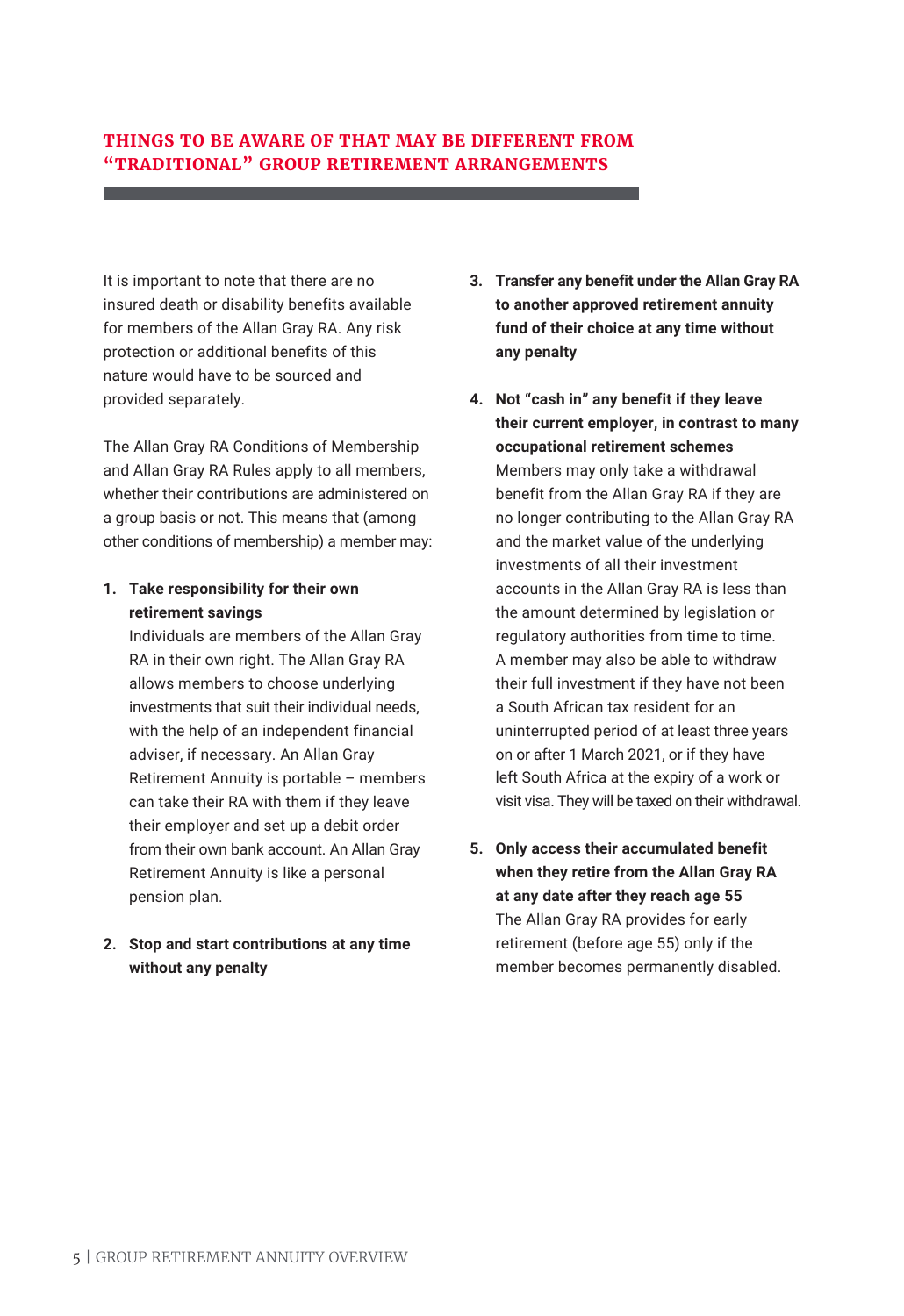# **THE BENEFITS OF INDEPENDENT FINANCIAL ADVICE**

Allan Gray believes independent financial advice plays an important role in helping:

- Employers to decide on the most appropriate retirement funding vehicle for their staff
- Members to make the best investment decisions for their circumstances

Allan Gray is not authorised or able to provide advice or any guidance on whether or not the Allan Gray Group RA is the most appropriate option for employers or for individual members.

Allan Gray respects the right of all members to choose whether or not they need advice, who they receive advice from and what fee they negotiate with their adviser, subject to limits set by Allan Gray.

Within this context, it is important to point out that according to the Allan Gray RA Conditions of Membership, the individual member may at any stage appoint another independent financial adviser. Allan Gray will only act on such an instruction after five working days and will notify the current adviser.

# **Investment choice**

It is the role of the member to select their own unit trusts. The employer's selected financial adviser may wish to assess a group of staff's needs and provide advice on the basis of a more discrete range of unit trusts. Please bear in mind that, as mentioned above, it is the individual member's choice to accept and agree to this advice. Alternatively, members may consult and appoint their own financial adviser to provide advice on which unit trusts to select. Members may appoint, change or remove their financial adviser at any stage by writing to Allan Gray.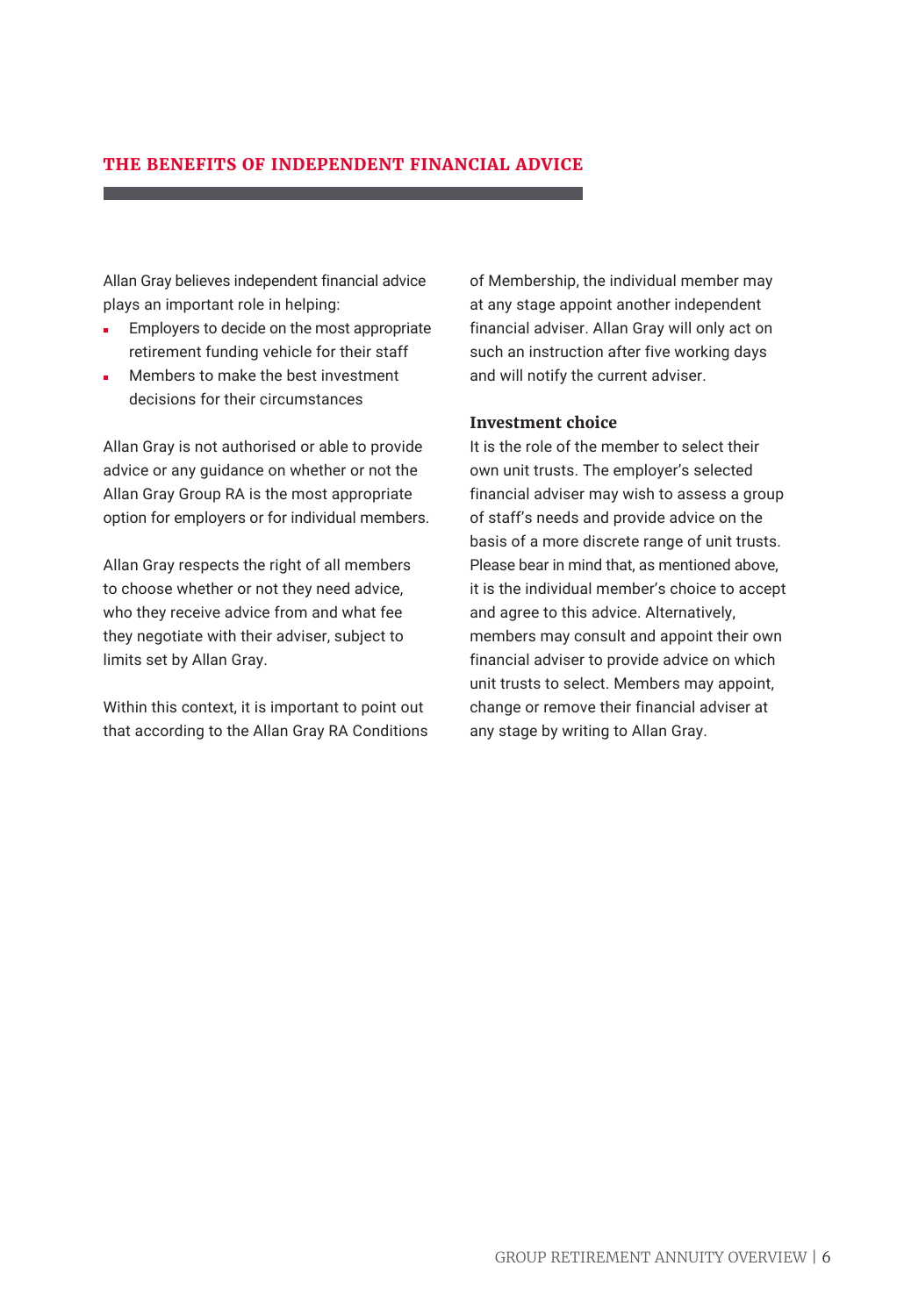# **CONTACT DETAILS**

## **Next steps for interested employers**

If you would like more information, or if you are interested in getting a proposal, please contact the Group RA team using the details below.

#### **Allan Gray Client Service Centre**

Tel: 0860 000 654 / +27 (0)21 415 2301 Fax: 0860 000 655 / +27 (0)21 415 2492 Email: info@allangray.co.za Website: www.allangray.co.za

# **Office hours**

Monday to Friday 7:30 - 17:30

#### **Business address**

1 Silo Square V&A Waterfront Cape Town 8001

P O Box 51605 V&A Waterfront Cape Town 8002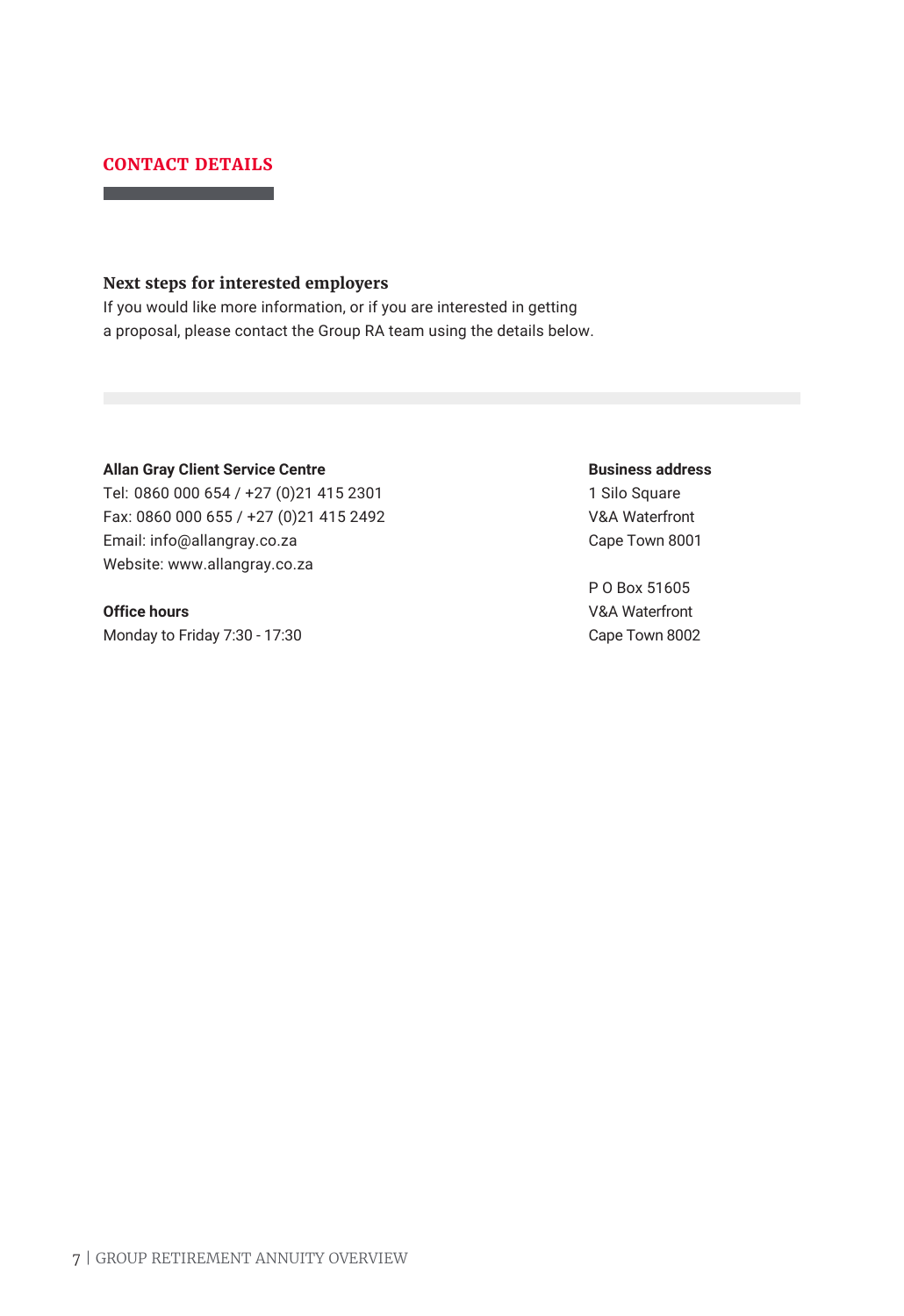# **IMPORTANT INFORMATION FOR INVESTORS**

The Allan Gray Retirement Annuity Fund is administered by Allan Gray Investment Services (Pty) Ltd, an authorised administrative financial services provider and approved pension funds administrator under section 13B of the Pension Funds Act 24 of 1956. Allan Gray (Pty) Ltd, also an authorised financial services provider, is the sponsor of the Allan Gray retirement funds. The underlying investment options of the Allan Gray individual products are portfolios of collective investment schemes in securities (unit trusts or funds).

Allan Gray Unit Trust Management (RF) (Pty) Ltd (the "Management Company") is registered as a management company under the Collective Investment Schemes Control Act 45 of 2002, in terms of which it operates unit trust portfolios under the Allan Gray Unit Trust Scheme, and is supervised by the Financial Sector Conduct Authority (FSCA). The Management Company is incorporated under the laws of South Africa and has been approved by the regulatory authority of Botswana to market its unit trusts in Botswana, however, it is not supervised or licensed in Botswana. Allan Gray (Pty) Ltd (the "Investment Manager"), an authorised financial services provider, is the appointed investment manager of the Management Company and is a member of the Association for Savings & Investment South Africa (ASISA).

The trustee/custodian of the Allan Gray Unit Trust Scheme is Rand Merchant Bank, a division of FirstRand Bank Limited. The trustee/custodian can be contacted at RMB Custody and Trustee Services: Tel: +27 (0)11 301 6335 or www.rmb.co.za. Collective investment schemes in securities (unit trusts or funds) are generally medium- to long-term investments. The value of units may go down as well as up and past performance is not necessarily a guide to future performance. Movements in exchange rates may also cause the value of underlying international investments to go up or down. The Management Company does not provide any guarantee regarding the capital or the performance of the fund. Performance figures are provided by the Investment Manager and are for lump sum investments with income distributions reinvested. Actual investor performance may differ as a result of the investment date, the date of reinvestment and applicable taxes. Funds may be closed to new investments at any time in order to be managed according to their mandates. Unit trusts are traded at ruling prices and can engage in borrowing and scrip lending.

#### **Need more information?**

You can obtain additional information about your proposed investment from Allan Gray free of charge, either via our website at www.allangray.co.za or via our Client Service Centre on 0860 000 654.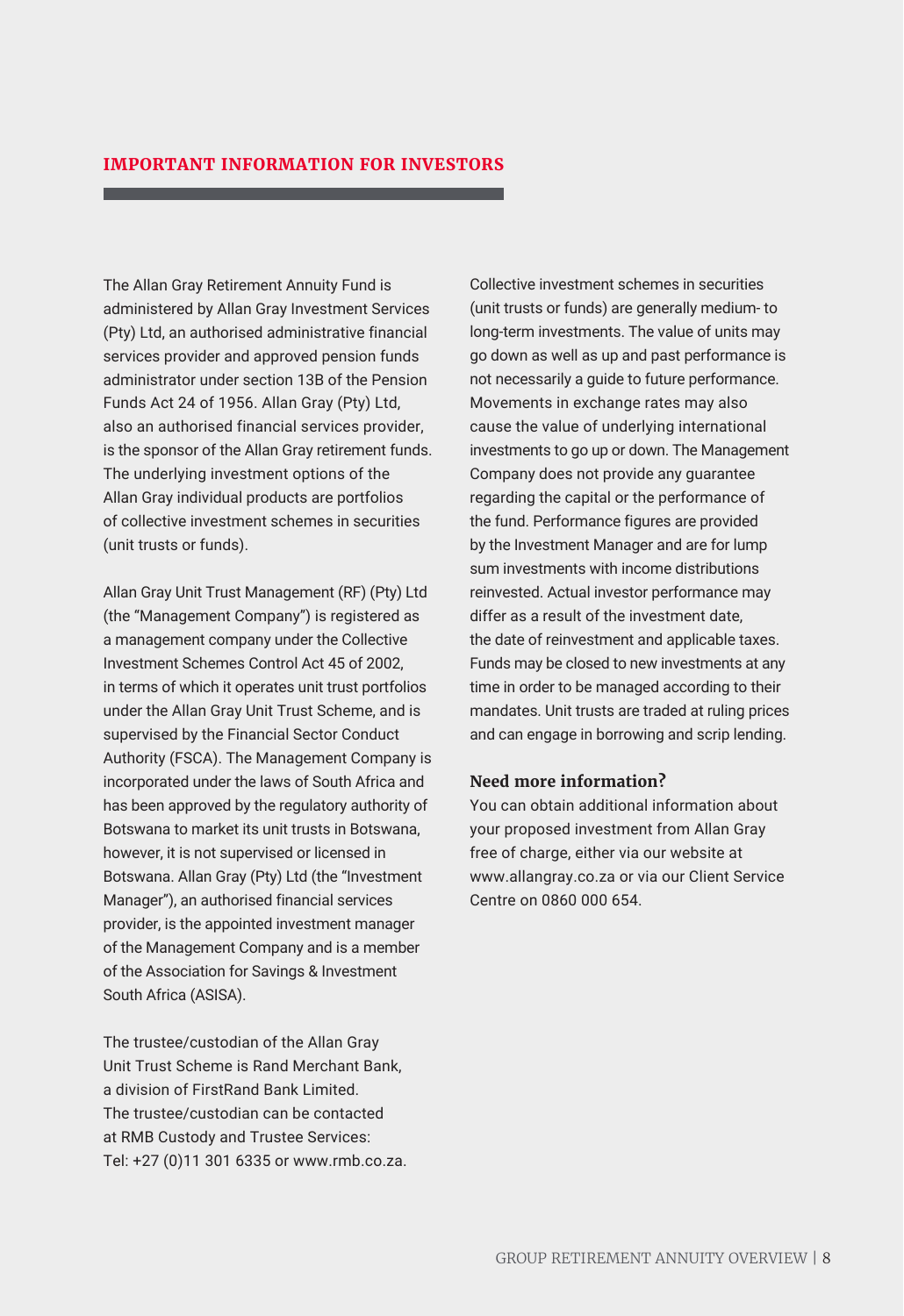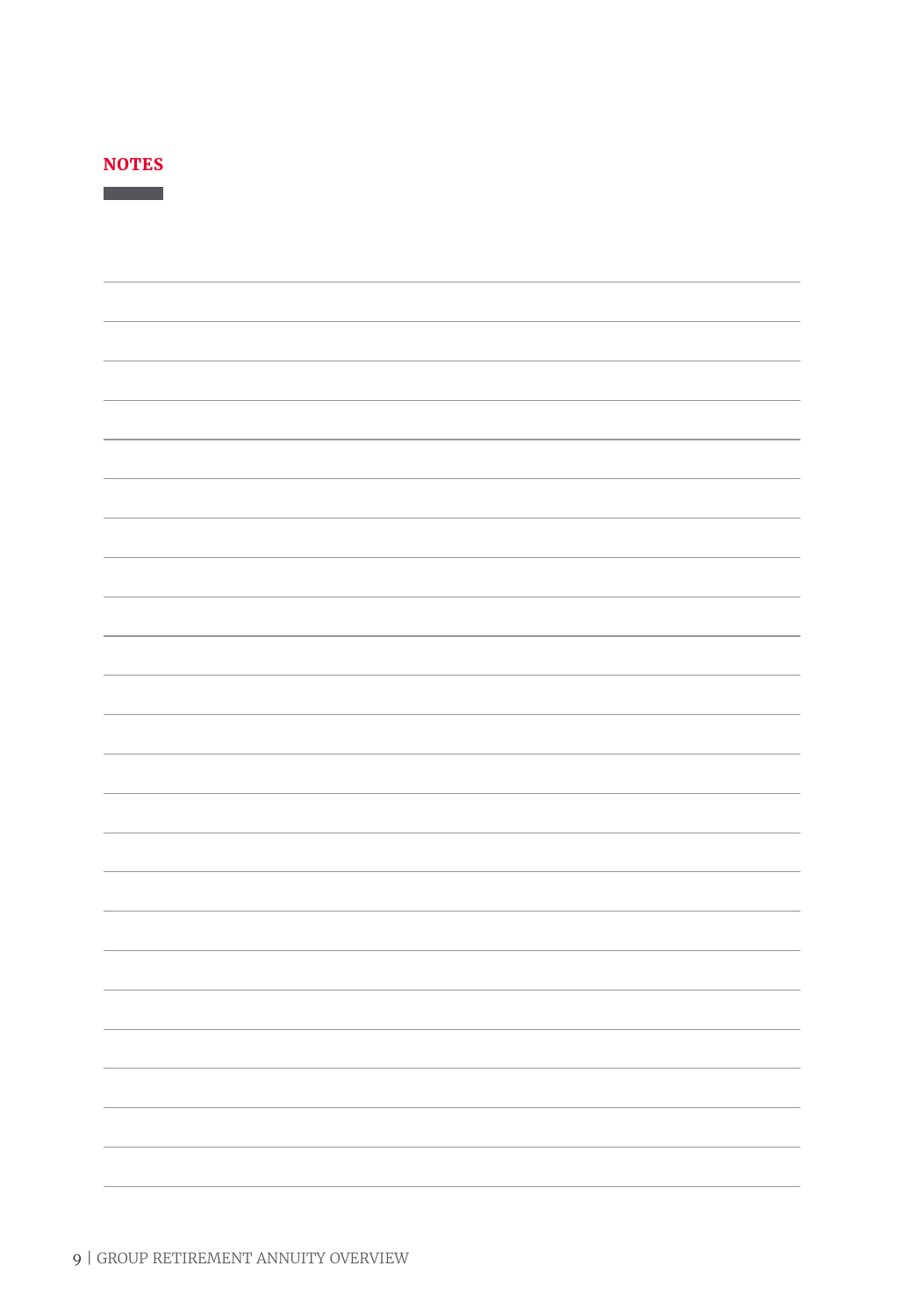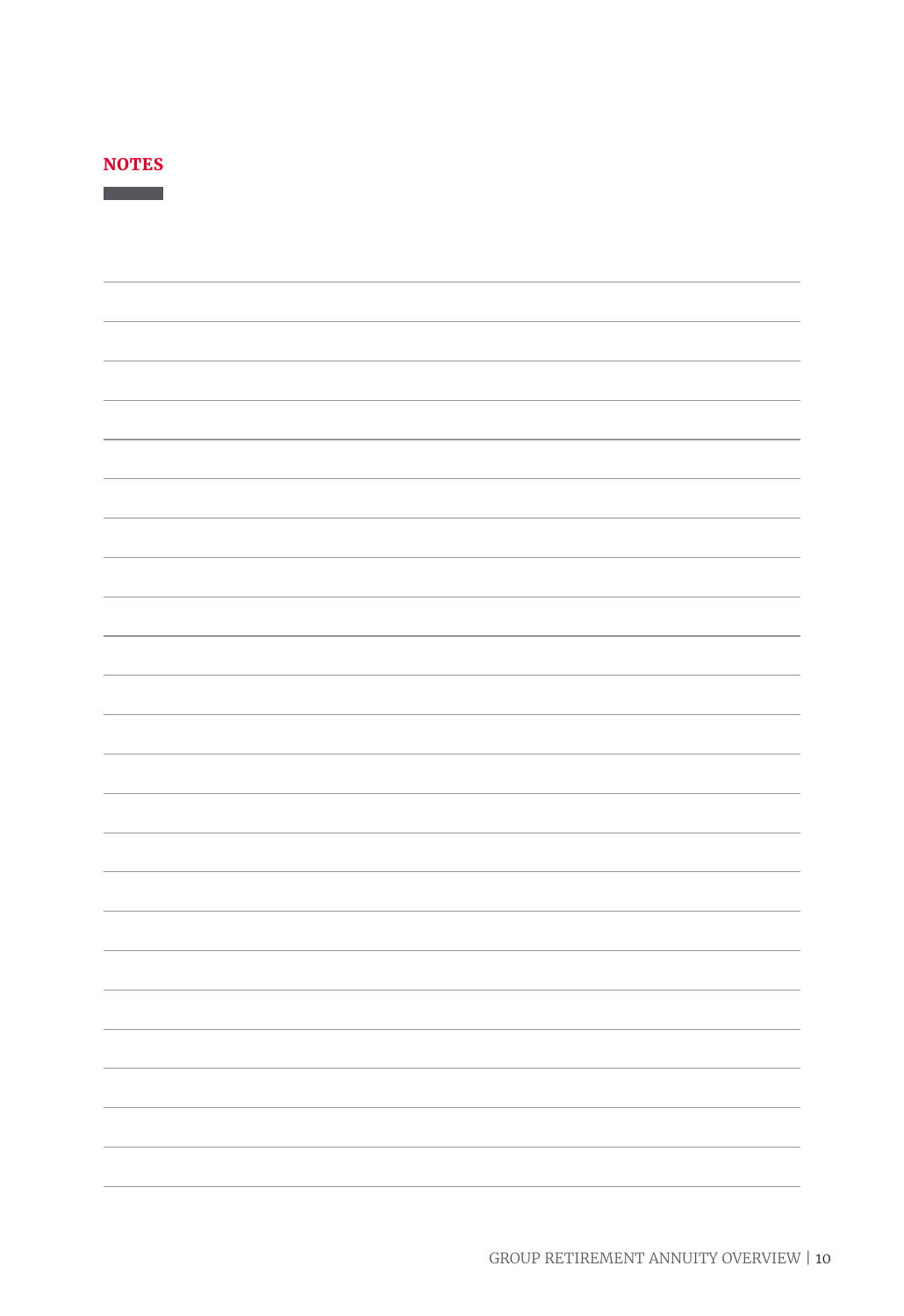# **Directors**

Executive

F Jakoet BCom (Hons) MBA J H Turner BCom (Hons) MBA

Non-Executive

R S Carter BBusSc FIA FASSA R J Formby BSc (Eng) MBA P G J Koornhof MSc MBA CA (SA) CFA E D Loxton BCom (Hons) MBA

## **Company Secretary**

C E Solomon BBusSc (Hons) CA (SA)

# **Registration number**

2004/015145/07

#### **© 2022 Allan Gray Proprietary Limited**

All rights reserved. The content and information may not be reproduced or distributed without the prior written consent of Allan Gray Proprietary Limited ("Allan Gray").

The information in and content of this publication are provided by Allan Gray as general information about the company and its products and services. Allan Gray does not guarantee the suitability or potential value of any information or particular investment source. The information provided is not intended to, nor does it constitute financial, tax, legal, investment or other advice. Before making any decision or taking any action regarding your finances, you should consult a qualified financial adviser. Nothing contained in this publication constitutes a solicitation, recommendation, endorsement or offer by Allan Gray; it is merely an invitation to do business.

Allan Gray has taken and will continue to take care that all information provided, in so far as this is under its control, is true and correct. However, Allan Gray shall not be responsible for and therefore disclaims any liability for any loss, liability, damage (whether direct or consequential) or expense of any nature whatsoever which may be suffered as a result of or which may be attributable, directly or indirectly, to the use of or reliance on any information provided.